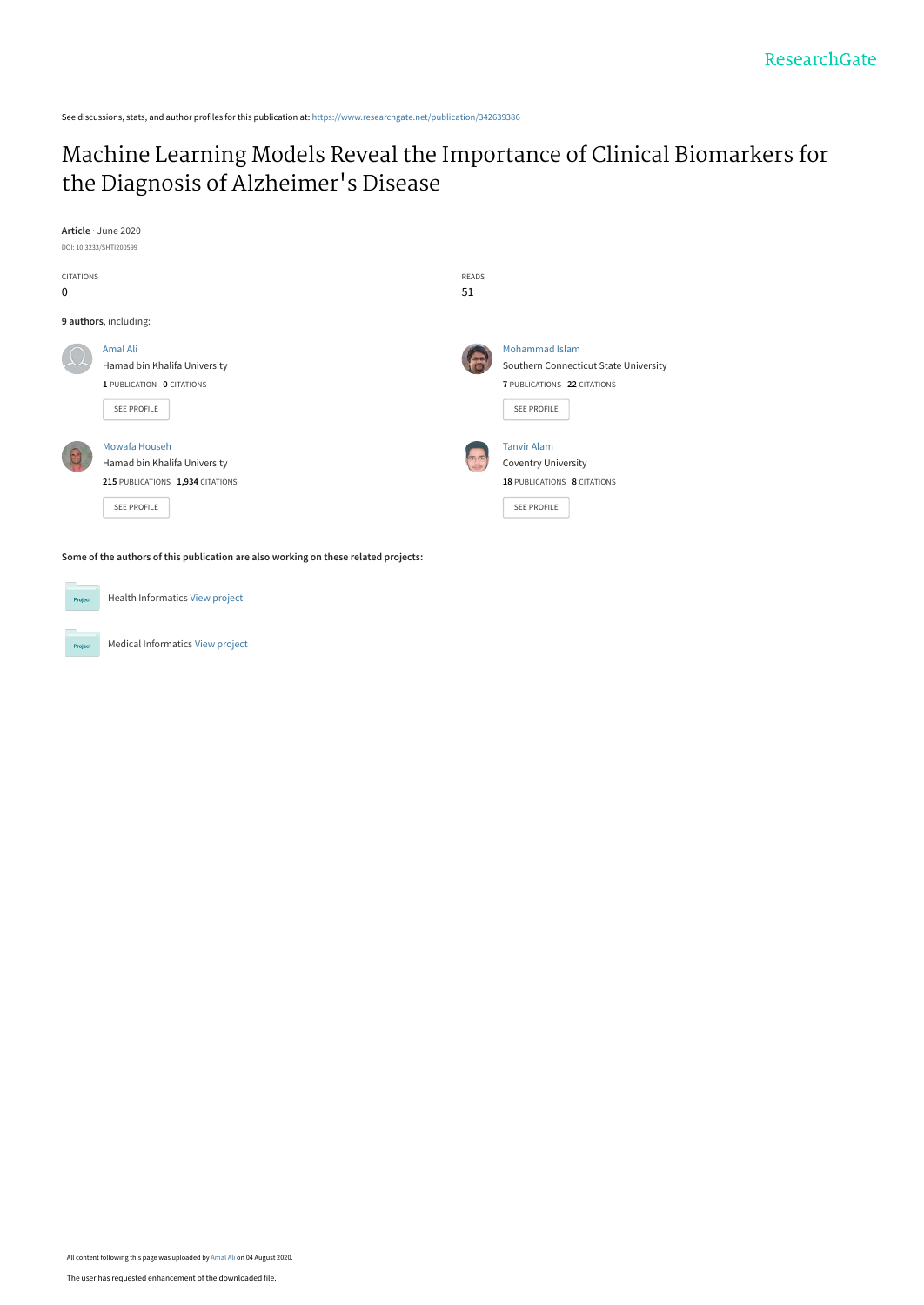*of the Creative Commons Attribution Non-Commercial License 4.0 (CC BY-NC 4.0). doi:10.3233/SHTI200599*

# Machine Learning Models Reveal the Importance of Clinical Biomarkers for the Diagnosis of Alzheimer's Disease

Mahmoud Ahmed REFAEE<sup>a</sup>, Amal Awadalla Mohamed ALI<sup>a</sup>, Asma Hamid ELFADL<sup>a</sup>, Maha F. A. ABUJAZAR<sup>a</sup>, Mohammad Tariqul ISLAM<sup>b</sup>, Ferdaus Ahmed KAWSAR  $\cdot$ , Mowafa HOUSEH  $\cdot$ , Zubair SHAH  $\cdot$  and Tanvir ALAM  $\cdot$ , 1 <sup>a</sup>*College of Science and Engineering, Hamad Bin Khalifa University (HBKU), Doha,* 

*Qatar* 

*b Computer Science Department Southern Connecticut State University, USA c Department of Computing, East Tennessee State University, USA* 

**Abstract.** Alzheimer's Disease (AD) is a neurodegenerative disease that causes complications with thinking capability, memory and behavior. AD is a major public health problem among the elderly in developed and developing countries. With the growth of AD around the world, there is a need to further expand our understanding of the roles different clinical measurements can have in the diagnosis of AD. In this work, we propose a machine learning-based technique to distinguish control subjects with no cognitive impairments, AD subjects, and subjects with mild cognitive impairment (MCI), often seen as precursors of AD. We utilized several machine learning (ML) techniques and found that Gradient Boosting Decision Trees achieved the highest performance above 84% classification accuracy. Also, we determined the importance of the features (clinical biomarkers) contributing to the proposed multi-class classification system. Further investigation on the biomarkers will pave the way to introduce better treatment plan for AD patients.

**Keywords:** Dementia; Alzheimer's Disease; Mild Cognitive Impairment; ADNI

## **1. Introduction**

Age-related cognitive decline and impairment is a major public health problem among the elderly in developed and developing countries [1]. When age-related cognitive decline has mild effects in few activities of daily life, it is termed as mild cognitive impairment (MCI) and when this reaches a more aggressive form of impairment affecting almost all activities of life including memory, communication, planning, preparing, etc. then it may be termed as Dementia [1]. Alzheimer's disease (AD) is the most common form of Dementia, which accounts for 50% to 60% percent of all cases [1]. Usually, Dementia is preceded by MCI, and there exists a grey boundary between them which makes it difficult to identify the early onset of Dementia. Identifying novel risk factors can help determine the early onset of MCI and Dementia, especially during middle age

<sup>&</sup>lt;sup>1</sup> Corresponding Author. Tanvir Alam, College of Science and Engineering, Hamad Bin Khalifa University, Doha, Qatar; Email[: talam@hbku.edu.qa.](mailto:talam@hbku.edu.qa)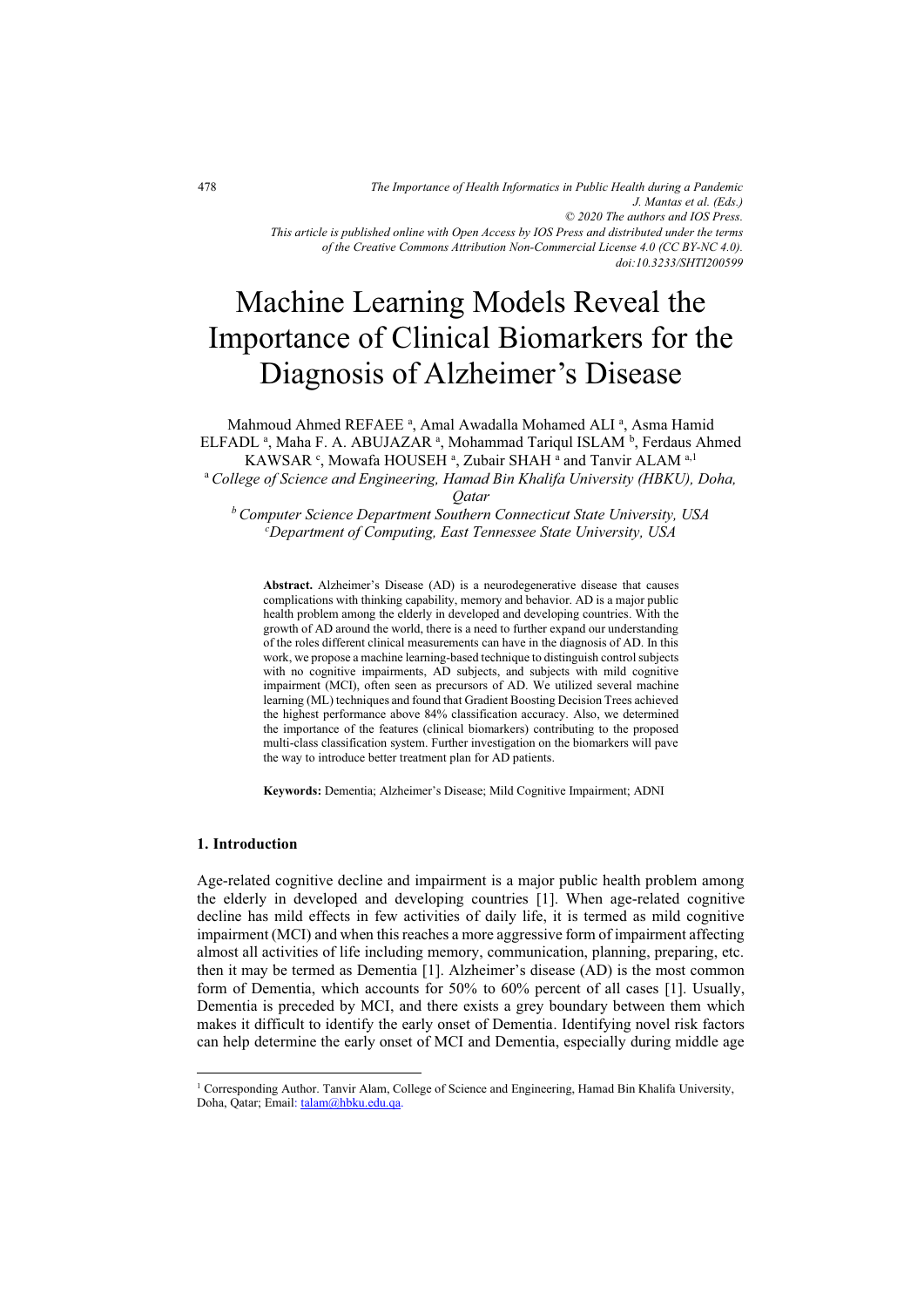(45 to 65 years) which has the potential to delay or mitigate the risk of developing one third of Dementia cases [1]. There is no single test that is prescribed to determine dementia due to AD. Physicians mostly rely on a variety of approaches and tools to make a diagnosis which includes blood tests, brain imaging in addition to memory and cognitive tests. Developing tools that can automatically differentiate the status of a person as being cognitively normal (CN), MCI or AD will help address this important problem. In this work, we propose a machine learning-based technique to distinguish control subjects with no cognitive impairments, AD subjects, and subjects with mild cognitive impairment (MCI), often seen as precursors of AD. To further validate the outcomes from our model, we investigate the relative importance of clinical biomarkers that were used in the model development based on the SHapley Additive exPlanations (SHAP) [2].

#### **2.Materials and Methods**

#### *2.1 Dataset Description*

The data used in this research was collected from The Alzheimer's Disease Neuroimaging Initiative (ADNI) [3]. The ADNI dataset includes 20 features known to be important for the diagnosis of AD. It contains 819 Control Subjects, 399 cases of Dementia, and 1050 cases of MCI. The features include demographic information such as gender, marital status, and age as well as genetic information such as APOE4, where presence or absence of this gene is the strongest risk factor for AD [4]. The clinical assessment considered for this study were the volumes of hippocampus, ventricles, brain, fusiform gyrus, entorhinal and middle temporal cortex, and average fluorodeoxyglucose (FDG)-positron emission tomography (PET) (FDG-PET) of angular, temporal, and posterior cingulate. Except for APOE4, all others are volumes of different regions of the brain that were calculated in mm3. We considered all the above mentioned measurements as a feature vector to develop the proposed classification model to distinguish AD, MCI and the CN group. Recently, Shabaz et al. [5] worked on a similar problem and the authors considered six different machine learning (ML) algorithms which reported an 88% accuracy in distinguishing AD subjects from others. However, Shabaz et al. considered the Clinical Dementia Rating Scale Sum of Boxes (CDRSB) as one of the features. CDRSB is a clinical tool used to differentiate CN vs. MCI vs. AD and it was designed to be, primarily, used by clinicians, to support in diagnosing and determining the severity level of dementia. Unfortunately, its reliability is suboptimal in very mild dementia cases [6]. Researchers developed a modified version of CDRSB (mCDR) to make it easier to use [7]. CDRSB depends on the clinicians' experiences, and its performance in early-stages of dementia has a lower reliability. As a result, we excluded CDRSB from the feature vector for our proposed model.

#### *2.2 Machine Learning Model Development and Evaluation*

Five different ML models: Gradient Boosting Decision Trees (XGBoost), Neural Network (NN), Random Forest (RF), Support Vector Machine (SVM), and Linear Discriminant Analysis (LDA) were trained and evaluated against the dataset using a nested ten-fold cross-validation for model selection and assessment.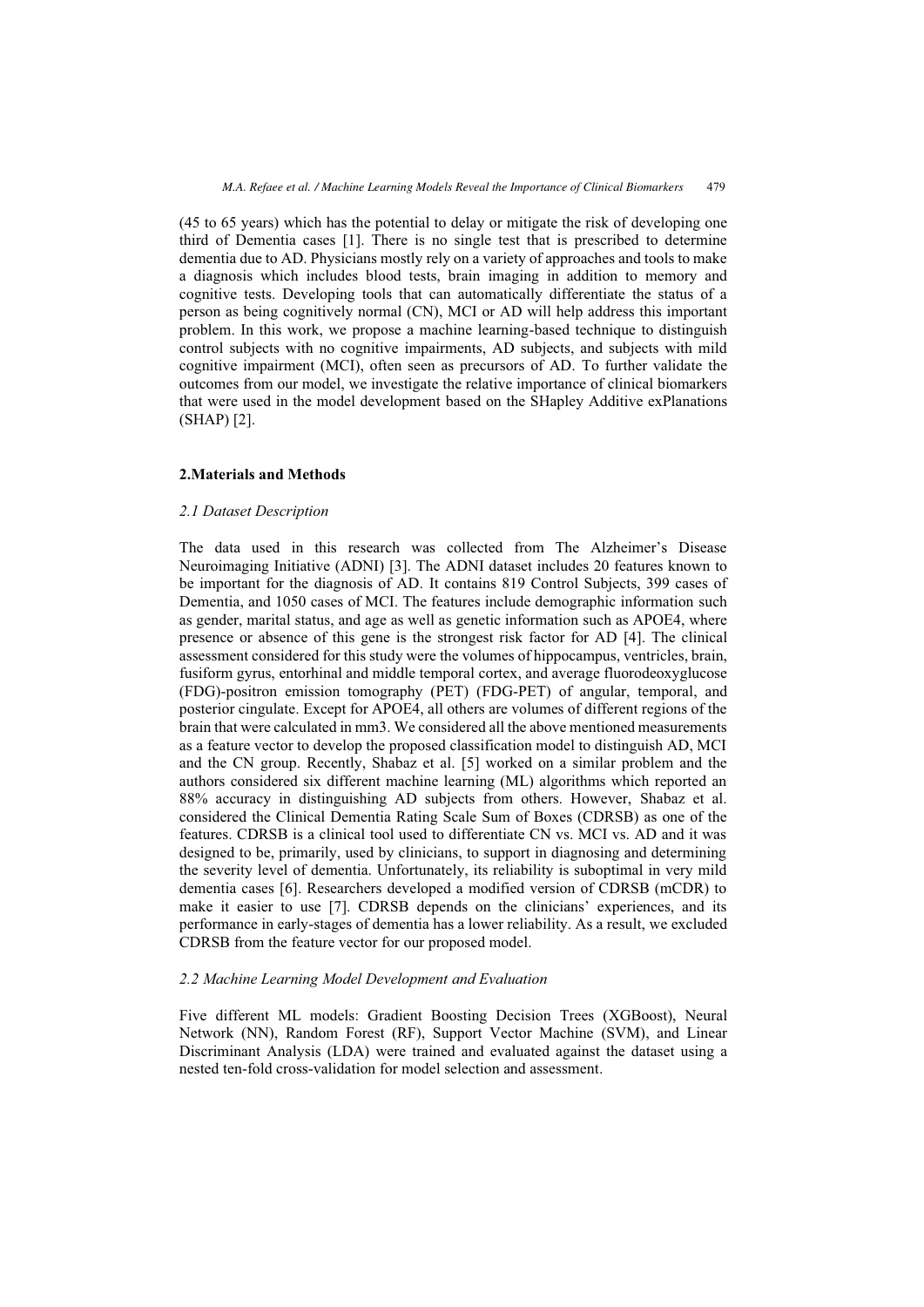# **3. Results & Discussions**

Among the five different ML algorithms we explored, XGBoost showed the best results. From Table 1, we can see that the XGBoost-based model achieved the highest performance with 95.20% accuracy when we included CDRSB as a feature and 84.44% accuracy when we left CDRSB out of our feature list. We also observed high values of multiclass Matthews Correlation Coefficient (MCC), which demonstrates a high degree of confidence in our reported accuracies. Table II shows the normalized confusion matrix for the three categories for our best performer (XGBoost) algorithm.

| <b>Performance Metric</b>        | <b>XGBoost</b>                                                       | NN    | RF    | <b>SVM</b> | LDA   |
|----------------------------------|----------------------------------------------------------------------|-------|-------|------------|-------|
| <b>Considering CDRSB</b>         |                                                                      |       |       |            |       |
| Accuracy $(\% )$                 | 95.20                                                                | 92.00 | 94.03 | 88.38      | 83.84 |
| MCC (%)                          | 92.85                                                                | 88.09 | 91.12 | 82.88      | 75.92 |
| <b>Without Considering CDRSB</b> |                                                                      |       |       |            |       |
| Accuracy $(\% )$                 | 84.44                                                                | 78.22 | 81.46 | 76.00      | 74.63 |
| MCC (%)                          | 76.822                                                               | 67.88 | 72.78 | 64.42      | 64.42 |
| ------<br>$\cdots$               | $\alpha$ , and $\alpha$ , and $\alpha$ , and $\alpha$ , and $\alpha$ |       |       |            |       |

**Table 1.** Summary of the performance of the models

**Table 2.** Normalized confusion matrix for XGBoost; Rows (columns) denote true (predicted) labels

|           | Accuracy (%) Considering CDRSB |       |       | Accuracy (%) without Considering CDRSB |       |       |  |
|-----------|--------------------------------|-------|-------|----------------------------------------|-------|-------|--|
|           | CN                             | AD    | MCI   | CN                                     | AD    | MCI   |  |
| <b>CN</b> | 96.29                          | 0.00  | 3.71  | 84.48                                  |       | 15.52 |  |
| AD        | 00.10                          | 98.29 | 1.62  | 0.00                                   | 97.62 | 2.38  |  |
| MCI       | 2.86                           | 6.10  | 91.05 | 19.05                                  | 9 7 1 | 71.24 |  |

SHAP values for each feature, highlighted in the X-axis of Figure 1, represent the relative importance of corresponding features in the classification task of distinguishing AD, MCI and the CN group. From Figure 1, based on the model without considering CDRSB, it is obvious that highly contributing features in the classification task were the scores from the clinical assessment tools Mini-Mental State Examination (MMSE) [8] and Rey Auditory Verbal Learning Test (RAVLT) [9]. Values on the X-axis of Figure 1 represent the relative importance of features in this classification task. The average score of the AD group was less than the MCI and CN group's average score (Table 3), which clearly indicates the effectiveness of these tests. Age was a contributing factor, and the average age of AD (74.87) group was higher than the MCI (72.88) and CN (72.84) group.



 $\frac{1}{2}$  mean(|SHAP value|) (average impact on model output magnitude)

**Figure 1.** Summary plot showing variable importance based on SHAP values. Values on X-axis represent the relative importance of features in the classification task; Class 0: CN, Class 1:AD, Class 2: MCI